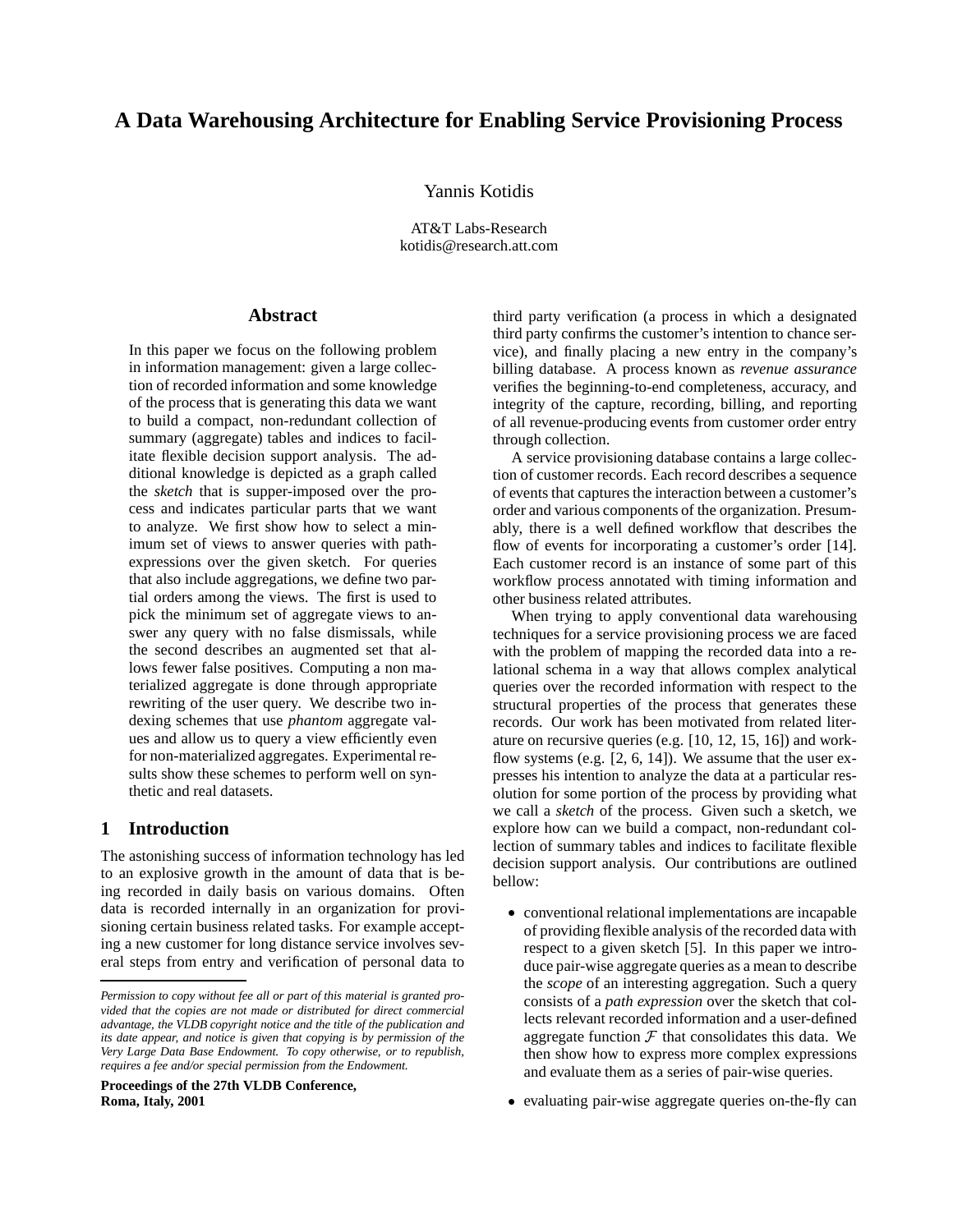

Figure 1: Telephone Service Provisioning example

be prohibitively costly. Materialized views can be used to speed up query processing and also shield the user from the details of mapping a complex aggregate expression to the underlying relational schema. We optimize evaluation of queries with path expressions based on a non-redundant collection of views materialized as bitmapped indexes [3, 13, 17]. For queries that also contain aggregations we propose the use of pair-wise aggregate views that contain pre-computed results of pair-wise queries and discuss different materialization policies. We then show how to rewrite queries to use these views based on a partial order that we define among them. This rewriting works efficiently using an indexing scheme that partitions the records of a view on non-materialized *phantom aggregates*, in a way that allows efficient evaluation of subsequent queries against these aggregates.

The rest of the paper is organized as follows: Section 2 motivates the problem from two practical examples. Sections 3, 4 introduce the notion of the sketch and define pairwise queries. In section 5 we show the shortcomings of various relational models for the service provisioning data and then introduce materialized pair-wise views, while in sections 6 and 7 we show how to choose from, index and query these views for answering user queries. Finally section 8 contains the experiments and in section 9 we draw the conclusions.

## **2 Motivation**

We here present two examples of service provisioning that will help us better motivate the discussion:

**Telephone Service Provisioning:** this operation includes several steps, starting with the reception of customer's order and ending with the establishment (or modification) of service. The workflowsrelated to this process are typically very complicated because orders require processing by many departments. Figure 1 provides a simplified high level view of this workflow for long distance orders. There are five major states modeled in this example. *Create* involves all actions related to the reception and creation of a new order. *TPV* stands for third-party verification and *LEC* stands for Local Exchange Carrier. The latter state includes all communications with the LEC to establish the caller as a new customer. State *Billing* involves all actions related to creation or modification of a customer's billing record. Finally, state *Complete* denotes the successful completion of the whole process. A customer's order is modeled as an entity that flows through this process. States *TPV* and *LEC* are only used for orders that involve creation of a new long



Figure 2: Delivery Service Provisioning example

distance service. Orders of customers that call to modify their plans (e.g. sign to a new promotion) skip these states.

Each of the five main states can be expanded and modeled in more details. Depending on the application, we might want to "drill-down" and analyze the flow of records at a finer granularity.

The user expresses his intention to analyze the data at a particular resolution for some portion of this process by providing what we call a *sketch*. A sketch is a directed acyclic graph (DAG) describing states and transitions that he is interested in (later on we extend our discussion for sketches with cycles). For example if the user is interested in the five depicted states of the workflow of Figure 1 his sketch is simply a DAG representation of the process in which each state is mapped to a node and each transition is mapped to an edge. In this example the process at this particular level happens to be acyclic too but this is not required in general.

A sketch is an abstraction of the whole process and is used to filter those events that flow through the specified nodes and edges of the DAG. For example if there were a *Failed* state in the process that is not included in the sketch then the analysis will only target records of orders that have successfully completed. Analysis will be based on the attributes of the data collected by the recording mechanisms as well as the structural properties of the given sketch. Examples of such queries include:

- 1. retrieve all orders that passed through states *TPV* and *LEC* (e.g. new long distance customers).
- 2. find all orders for which an intermediate transition from state *Create* to state *Complete* took more than 8 hours, while the order was completed in less than a day (e.g. trace "hidden delays").
- 3. find all orders that were modified (possibly due to initial data entry errors) more than once between states *TPV* and *Billing*.

Query (1) is an example of a path-query, discussed in section 6. Query (2) inquires timing information recorded as the the order flows though the process. This is critical for most service ordering systems as user satisfaction is primarily based on timely processing of his orders [2, 6]. For query (3) we exploit a version attribute attached to each record that counts all modifications to the customer's order.

**Delivery Service Provisioning:** Figure 2 depicts a number of "hubs"  $H_i$  that are used to interconnect two sites  $S$  and  $T$ . Connecting paths may have different capacities, bandwidth, latencies etc. Also some connections are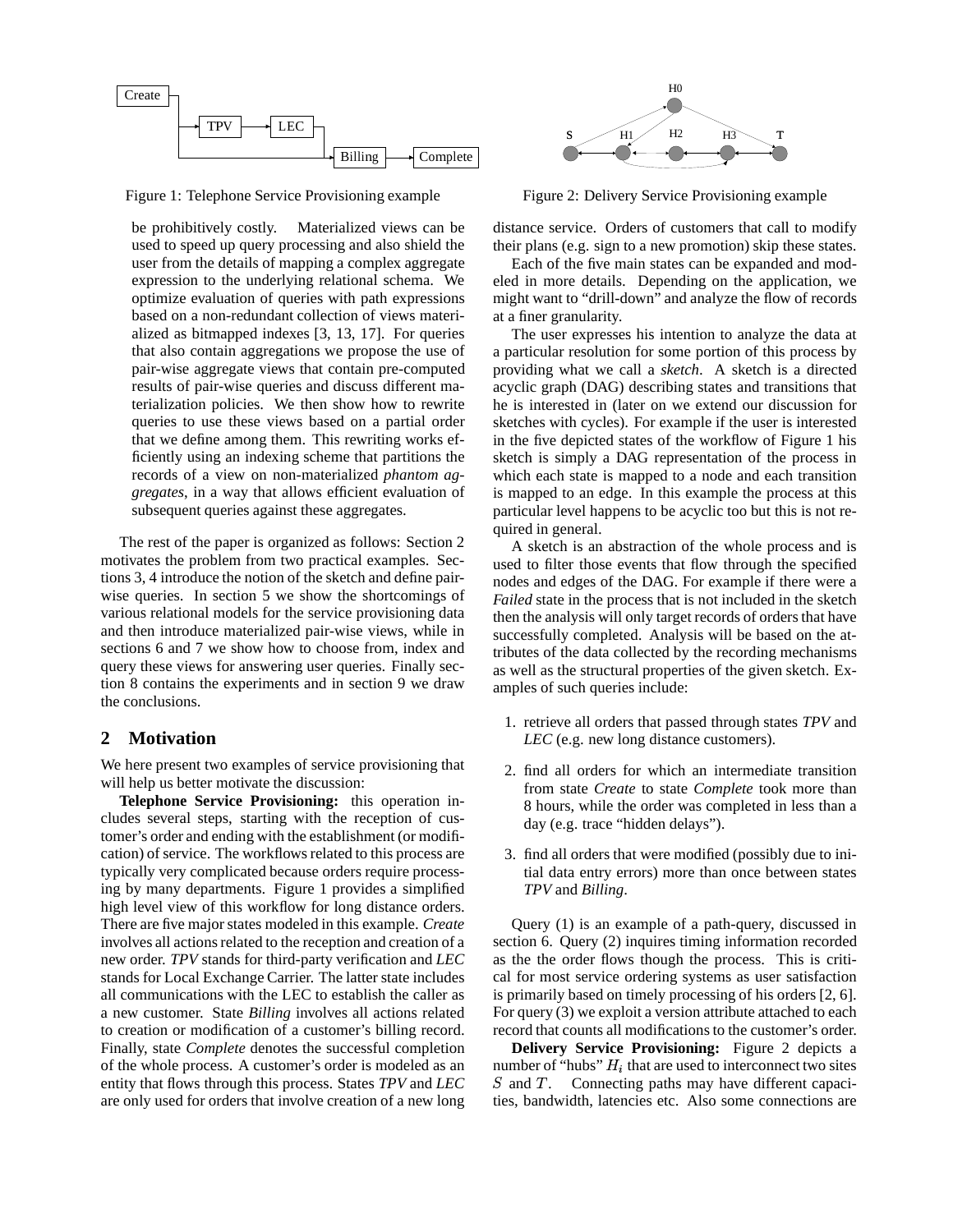

Figure 3: Simple Sketch

bi-directional while others not, as shown in the Figure. Assuming that we want to provision delivery of services from element  $S$  to element  $T$ , our sketch is obtained by making all bi-directional edges in the Figure be pointing from left to right. Given this sketch, the queries that we are interested in include:

- 4. find all flows from  $S$  to  $T$  that utilized hub  $H0$ .
- 5. find all flows from  $S$  to  $T$  that stopped at least at 3 hubs.
- 6. find all flows from  $H1$  to  $H3$  for which each transition required at least 1 day.

Query (4) is a simplified path-query on a single node. In query (5) we "aggregate" multiple paths from S to T by counting the number of intermediate hubs in a flow from S to  $T$ . An equivalent way to state the query is to ask for all flows of the form  $S \to H1 \to H2 \to H3 \to T, S \to$  $H0 \to H1 \to H2 \to H3 \to T$  or  $S \to H0 \to H1 \to$  And  $H3 \to T$ . Finally query (6) requests a specific path from the sketch along with additional timing constraints.

### **3 Data Model**

We first give a formal definition of a sketch. Given a process that is being provisioned, a sketch is a directed acyclic graph  $G(V, E)$  with the following properties: each node v in  $V$  corresponds to a particular state of the process (seen at the desirable resolution). An edge  $e = (v_1, v_2)$  represents a valid transition between corresponding states  $v_1$  and  $v_2$  in the process that we are observing. There is a set  $S \in V$  of *starting nodes* in the sketch i.e. nodes that have no incoming edges in  $G(V, E)$ . Similarly all nodes with no outgoing edges form a set of *terminal nodes* T. In section 6.2 we extend the definition to graphs that include cycles.

A record r is called *relevant* to a sketch  $G(V, E)$  if it describes a transition from some starting node  $s \in S$  to a terminal node  $t \in T$  through nodes of  $V - S - T$  using edges in  $E$ . For this model we assume that information is being recorded at every edge traversed in  $r$  and stored in attributes called *measures*. For simplicity in the notation we will only refer to examples with a single numeric measure denoted as  $x$ . In that case, a record  $r$  is an ordered set of pairs:

$$
r = \{(e_1, x_1), \dots, (e_{k_r}, x_{k_r})\} \tag{1}
$$

 $R$  denotes the whole collection of records that are relevant to the sketch. Sometimes, specific nodes may have measure data recorded too. This is useful in order to trace intra-node processing. In these cases, we replace such a node  $v$  with a linked pair  $v_1$ ,  $v_2$ . Edge  $(v_1, v_2)$  is then used to store the intra-node measure. When information is only recorded at the nodes, we use notation (1) on the dual graph of the sketch (e.g. by switching nodes and edges).

As a running example we will be using the sketch of Figure 3. Node  $A$  is a starting node and nodes  $F, E$  are terminal nodes.

### **4 Pair-wise Queries**

In order to analyze the data we need to specify parts of the sketch as the *scope* of our analysis and then compute interesting aggregates on the relevant measures. Since  $G$  is acyclic, any two distinct nodes  $u$  and  $v$  for which there is a path  $u \to v = (u = v_1, v_2, \dots, v_k = v)$  from u to v in G define a selection filter over the stored records:

**Definition 4.1** *A pair-wise selection filter*  $S_{u\to v}$  *returns all records that contain a transition from u to v. For each qualifying record*  $r = \{(e_1, x_1), \ldots, (e_{k_r}, x_{k_r})\}$  there exist *i*, *j* such that  $1 \le i \le j \le k_r$  and  $e_i = (u, ?), e_j = (?, v),$ *where* \ *denotes a "don't care" value.*

 $A_1 \rightarrow$  An additional operator is needed to gain access to the measures collected along the path  $u \to v$  for each qualifying record in  $S_{u\to v}(R)$ :

> **Definition 4.2** *The projection operator*  $P_{u\to v}(r)$  *returns the recored measure data along the path*  $u \rightarrow$ *:*  $\begin{array}{lclcl} P_{u \to v}(r) & = & \{ \{x_i, \ldots, x_j\} | \exists i,j \text{ s.t. } 1 \leq i \leq j \leq n \} \end{array}$  $k_r$  *and*  $e_i = (u, ?), e_j = (?, v)$ .

Having subset the input dataset on a portion of the process we can then apply any interesting aggregate function like  $sum(), count(), min(), max(), median()$  e.t.c over the selected measures.

**Definition 4.3** Let  $\mathcal{F}_{u \to v} = \mathcal{F}(P_{u \to v}(r)) = \mathcal{F}(x_i, \ldots, x_j)$ *be the result of aggregate function when applied to measures*  $x_i, \ldots, x_j$  collected along a path  $u \rightarrow v$  for *record*  $r$ *. A pair-wise aggregation query*  $l \leq \mathcal{F}_{u \to v} \leq h$ *retrieves all records*  $r \in S_{u \to v}(\mathcal{R})$  for which the evaluated *measure data satisfies the inequality's bounds l, h.* a ka

The definition is also extended to strictly greater-than/less-than operators and single-sided queries. For example query 2 of section 2 can be stated as:  $max_{Create \rightarrow Complete}$ > 8 hours AND  $sum_{Create \rightarrow Complete}$  < 1 day. We further define  $S_{u\to u}(\mathcal{R})$  to return the records that contain node u. Then the binary function  $exist_{u\to v}$  simply evaluates to 1 (true) for each record returned by  $S_{u\to v}(\mathcal{R})$ .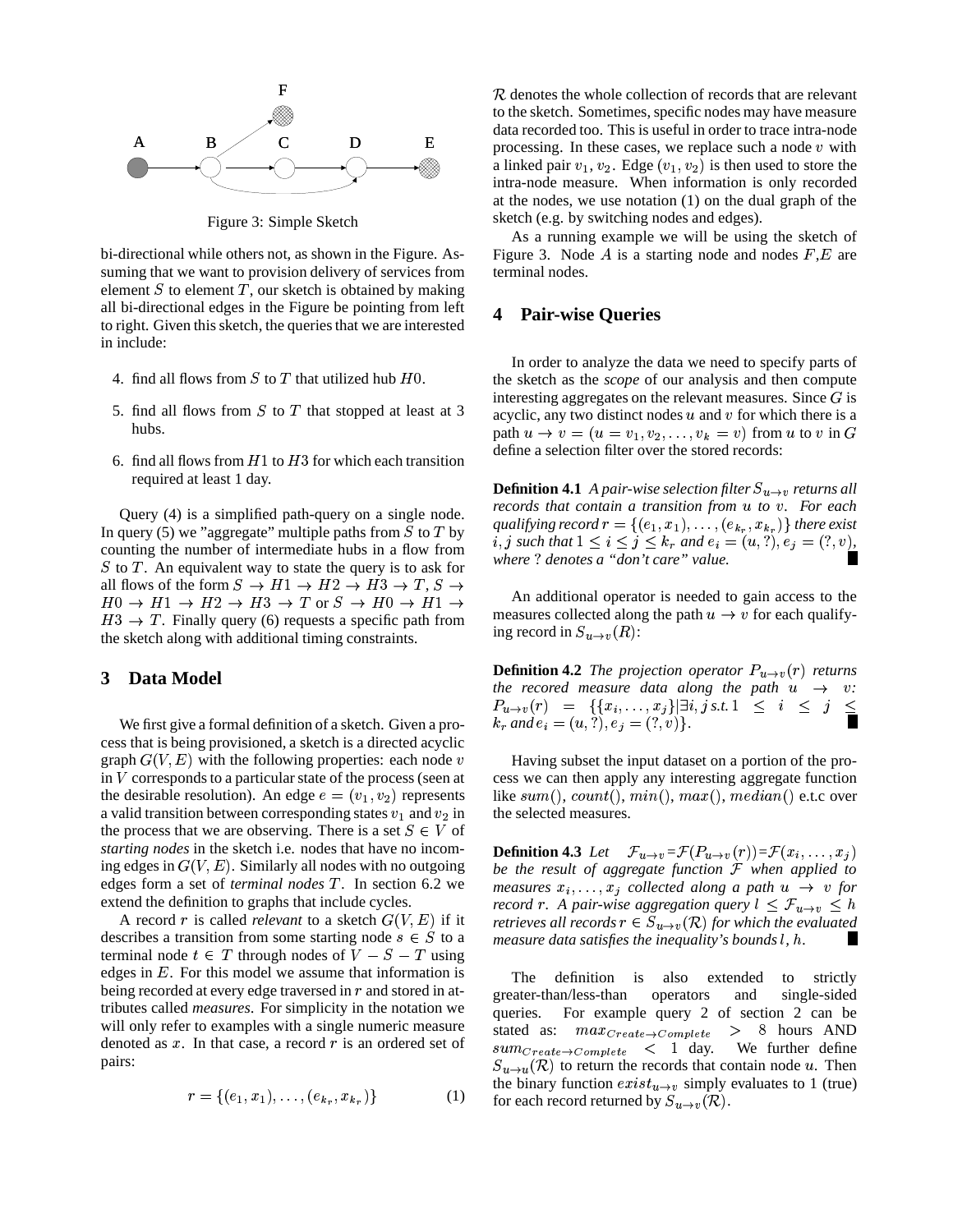### **5 Relational Design**

A natural attempt to store this data in a relational system is to break each record into a list of (record-id, edgeid, measure) triplets using table:  $\mathcal{R}(r_{id}, e_{id}, x)$ . This vertical representation has an excellent effect when querying on transitions between two adjacent nodes: a pair-wise query  $\mathcal{F}_{u \to v}$ , where  $(u, v) \in E$  can be easily computed given an index on  $e_{id}$ . However, for paths  $u \to v$  with one or more "hops" the query requires a number of self-joins of  $R$  equal to the length of the path in order to "collect" all measures along the path. Furthermore, in case there are more that one paths between the selected nodes, the user has to implicitly write an SQL sub-query for each one of them. For example query  $sum_{B\rightarrow D} \ge 5$  returns the union of the following expressions:

$$
q_1: \text{select } R_1.r_{id}, R_1.x + R_2.x
$$
\n
$$
\text{from } R_1 R, R_2 R
$$
\n
$$
\text{where } R_1.r_{id} = R_2.r_{id} \text{ and } R_1.e_{id} = \text{``BC''}
$$
\n
$$
\text{and } R_2.e_{id} = \text{``CD''} \text{ and } R_1.x + R_2.x \geq 5
$$
\n
$$
q_2: \text{select } R.r_{id}, R.x
$$
\n
$$
\text{from } R \mathcal{R}
$$
\n
$$
\text{where } R.e_{id} = \text{``BD''} \text{ and } R.x \geq 5
$$

An alternative horizontal representation of the data is:  $\mathcal{R}^{h}(r_{id}, x_{e_1}, \ldots, x_{e_{1E1}})$ , where  $x_{e_i}$  is the measure for edge  $e_i$ . If a record does not contain a transition the corresponding  $x_e$ , value is null. Compared to the vertical representation, the horizontal schema avoids the need for self-joins, but the user is still required to implicitly describe all paths between the end-points  $u.v$ .

For aggregate functions like  $sum()$  and  $count()$  we can exploit a dual prefix-representation [8, 9] of the record:

$$
r_{\mathcal{F}}^{d} = \{ (v_{1}^{e_{1}}, 0), (v_{1}^{e_{2}}, \mathcal{F}(x_{1})), \ldots, (v_{1}^{e_{k_{r}}}, \mathcal{F}(x_{1}, \ldots, x_{k_{r}-1})), \newline (v_{2}^{e_{k_{r}}}, \mathcal{F}(x_{1}, \ldots, x_{k_{r}})) \}
$$
\n
$$
(2)
$$

The prefix- $F$  representation allows us to compute the aggregation by subtracting the prefix-representation of the measure at the ending node from the prefix-representation at the starting node using table  $\mathcal{R}_{\mathcal{F}}^{d}(r_{id}, v_{id}, x_{\mathcal{F}})$ .

A common restriction of all three representations is that, in many cases, we can not use an index for the predicate on the measures (e.g. query  $q_1$ ). If the predicates on the measures based on values  $l, h$  are highly selective (which is the case when we are looking for outliers) indexing on the path information through indexes on  $e_{id}$  or  $v_{id}$  will not be sufficient. Querying the dataset is also cumbersome for the user, as he has to compose his query appropriately to reflect the part of the sketch that he is interested in. Materialized views can be used to accelerate query performance and also ease navigation through the dataset.

For some aggregate function  $\mathcal F$  let view  $\mathcal V_{\mathcal F}$  compute all pair-wise aggregates  $\mathcal{F}_{u\to v}$  for each u and v for which there is a path  $u \to v$  in  $G(V, E)$ :  $\mathcal{V}_{\mathcal{F}} = \{u, v, r_{id}, \mathcal{F}(P_{u \to v}(r))\}$ . is Using the view it is straightforward to express query  $l \leq$  $\mathcal{F}_{u\to v} \leq h$  with selections on columns u and v. In addition to these attributes, indexes on the derived function values  $\mathcal{F}(P_{u\to v}(r))$  can be used to accelerate retrieval of matched



Figure 4: Required and forbidden paths in a sketch (case 1)

records. The view requires asymptotically  $O(|V|^2 * |R|)$ space, where  $|V|$  is the number of nodes in the sketch and  $|R|$  the number of records. The complete pair-wise collection of values in  $V_{\mathcal{F}}$  will probably be prohibitively large to compute and store. In the following sections we show that there is a lot of redundancy in the values of this view that we use to reduce the space requirements. For referring to appropriate subsets of view  $\mathcal{V}_{\mathcal{F}}$  we use the following notation:

**Definition 5.1** Given a pair  $u, v$  for which there exists a path  $u \to v$  in  $G(V, E)$  we define view  $\mathcal{V}_{\mathcal{F}_{u \to v}}$  as the pro*jection of all records in*  $V_{\mathcal{F}}$  *that contain these states.* 

#### **6 Processing Path Queries**

For a start we assume that  $\mathcal{F} = exist(),$  i.e. we are only interested in the transitions stored in the records and not in the actual measures. A *pair-wise path query*  $exist_{u\rightarrow v} = 1$ retrieves all records that include a path from  $u$  to  $v<sup>1</sup>$ . View  $V_{exist_{n-1}}$  lists all records that are returned by that query. The view can be stored as a list of record-ids or even better as a (compressed) bitmap of length  $|R|$ :

**Definition 6.1**  $V_{exist_{u\rightarrow v}}$  *is a bitmap of length*  $|\mathcal{R}|$  *with bits set at position i, for every record*  $r_i \in S_{u \to v}(\mathcal{R})$ .

We now investigate the problem of selecting the minimum subset of views  $V_{exist_{u \to v}}$  to be materialized so that subsequent pair-wise path queries can be answered from these views without accessing the dataset. We first define the notion of equivalence among two views:

**Definition 6.2** *Given two pairs of nodes*  $(x, y)$  *and*  $(a, b)$ *s.t. there is a path from*  $x$  *to*  $y$  *and from*  $a$  *to*  $b$  *in*  $G(V, E)$ *we* say that  $V_{exist_{a\rightarrow b}}$  is equivalent ( $\equiv$ ) to view  $V_{exists_{x\rightarrow y}}$ *if they contain the same records for any instance of*  $\mathcal{R}$ .

The definition implies that  $V_{exist_{a\rightarrow b}} \equiv V_{exists_{x\rightarrow y}}$  if each valid record that contains a path  $x \to y$  also contains a path  $a \rightarrow b$  and vice-versa. This means that there is a path  $x \to a$  or  $a \to x$  in  $G(V, E)$ . Assuming that the first is true (otherwise we swap  $(x, y)$  and  $(a, b)$ ) the following condition verifies that  $x$  is always included in a record that contains a path  $a \to b$ :

1.  $\cancel{A}$  a path  $s \to a$  for all  $s \in S$  in  $G(V - \{x\}, E - E_x)^2$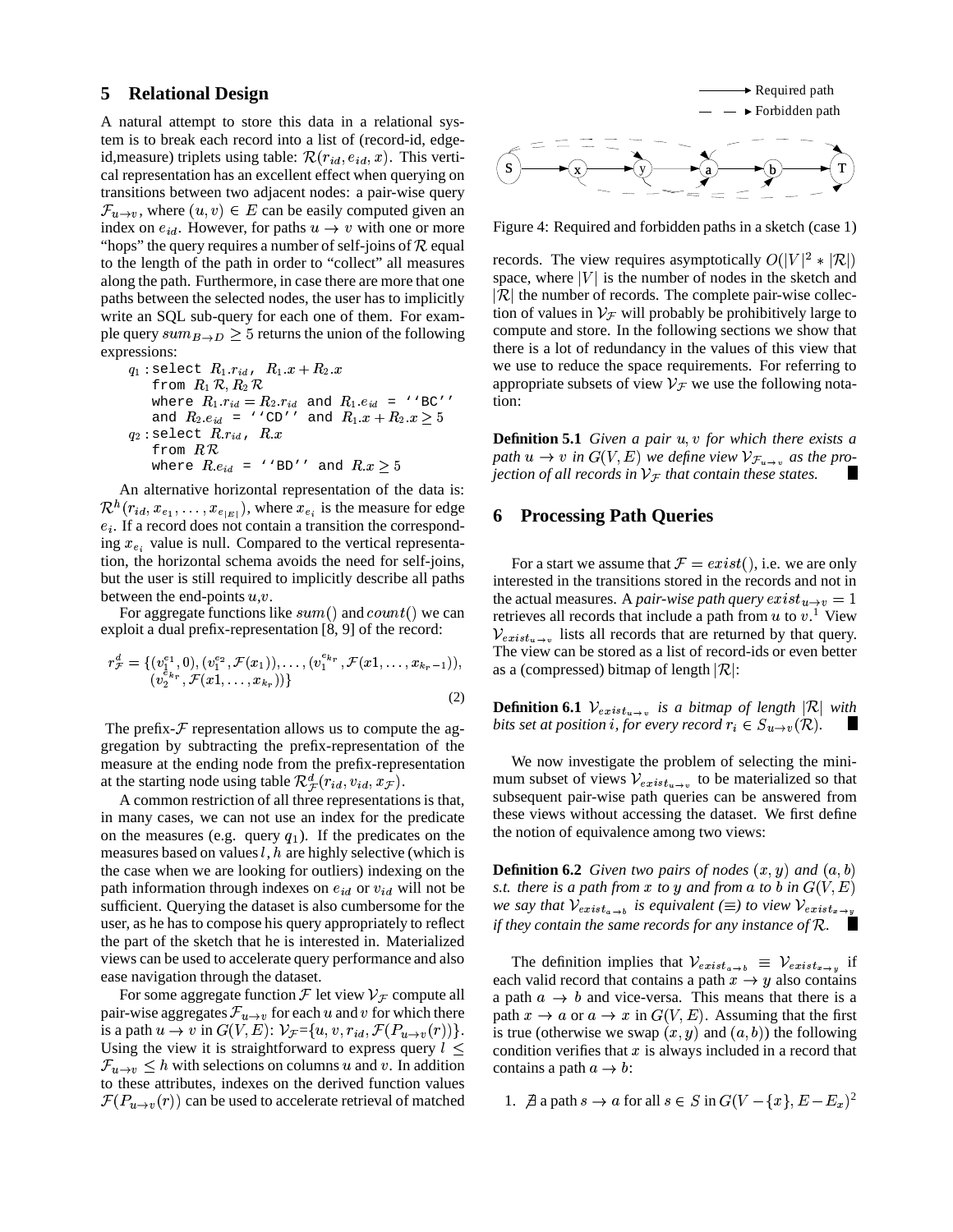

Figure 5: A Service Provisioning Tree

Depending on the relative position of the remaining nodes in the sketch we have the following cases:

*Case (1)*:  $\exists$  a path  $y \to a$  in  $G(V, E)$ . Because the graph is acyclic, this implies that nodes  $a$  and  $b$  are reached after departing nodes  $x$  and  $y$  in the specified order. We denote this as:  $x \to y \to a \to b$ . In this case  $V_{exist_{a\to b}} \equiv$  $V_{exist_{x\rightarrow y}}$  if (i) after leaving node y we always pass through a and b and (ii) any path  $s \rightarrow a$  includes y. Thus, the following additional constraints must be met:

- 2. A a path  $y \to t$  for all  $t \in T$  in  $G(V \{a\}, E E_a)$
- 3. A a path  $y \to t$  for all  $t \in T$  in  $G(V \{b\}, E E_b)$
- 4.  $\Box$  a path  $s \rightarrow a$  for all  $s \in S$  in  $G(V \{y\}, E E_u)$

Figure 4 depicts the required and forbidden paths in a sketch for case 1 to hold. Super-nodes  $S$  and  $T$  correspond to all starting and terminal nodes.

*Case* (2):  $\exists$  a path  $a \rightarrow y$  in  $G(V, E)$ . We denote this as:  $x \to a \to y \to b$ . In this case we verify conditions (1),  $(3)$  as well as:

- 5.  $\Box$  a path  $x \rightarrow y$  in  $G(V \{a\}, E E_a)$
- 6.  $\Box$  a path  $a \rightarrow b$  in  $G(V \{y\}, E E_u)$

*Case* (3):  $\exists$  a path  $b \rightarrow y$  in  $G(V, E)$ . This is denoted as  $x \to a \to b \to y$ . In this case we test conditions (1), (5) as well as:

7. A a path  $b \to t$  for all  $t \in T$  in  $G(V - \{y\}, E - E_y)$ 

8.  $\Box$  a path  $x \rightarrow y$  in  $G(V - \{b\}, E - E_b)$ 

These tests require at most  $2|S| + 2$  Depth-First-Search scans of the graph for every pair  $(x, y)$  and  $(a, b)$ . We stretch here that these tests are only performed once when the sketch is specified. For a sketch with 50 vertices and 100 edges they take 45 secs in a 600Mhz Pentium III PC.

The  $\equiv$  relation partitions the views in equivalent classes  $V_1, V_2, \ldots$  In the graph of Figure 3 we have the following four classes:

 $\mathcal{V}_1 = \{ \mathcal{V}_{exist_{A\rightarrow C}}, \mathcal{V}_{exist_{B\rightarrow C}}, \mathcal{V}_{exist_{C\rightarrow D}}, \mathcal{V}_{exist_{C\rightarrow E}} \}$  $\mathcal{V}_2 = \{\mathcal{V}_{exist_{A\rightarrow F}}, \mathcal{V}_{exist_{B\rightarrow F}}\}$  $\tilde{\mathcal{V}}_3 = \{\mathcal{V}_{exist_{A\rightarrow D}}, \mathcal{V}_{exist_{A\rightarrow E}}, \mathcal{V}_{exist_{B\rightarrow D}}, \mathcal{V}_{exist_{B\rightarrow E}},$  $\mathcal{V}_{exist_{D\rightarrow E}}\}$  $\tilde{\mathcal{V}}_4 = \{\mathcal{V}_{exist_{A\rightarrow B}}\}$ 

All views belonging to the same class  $V_i$  contain exactly



Figure 6: Number of classes

the same bitmap for any instance of  $\mathcal{R}$ . Thus, only one of these views is needed to be materialized. For a view  $V_{exist_{u\rightarrow v}}$ , we denote as  $V_{exist_{u\rightarrow v}}$  the materialized representative of its class. We also denote the number of classes of equivalent views in  $G(V, E)$  as |V|. In the graph of Figure 3,  $|\mathcal{V}| = 4$ .

In the previous discussion we assumed that there is a path from u to v in  $G(V, E)$ . If this is not true then  $V_{exist_{u\rightarrow v}}$  is empty by default. These views belong to a virtual class  $V_0$ . The representative of this class contains no records. On the opposite site, when transition  $u \rightarrow v$ exists in all records for any instance of  $R$  (like  $A \rightarrow B$ in our example), the corresponding view indexes the whole dataset and  $V_{exist_{A\rightarrow B}}$  is not materialized. In order to see whether the representative  $\tilde{\mathcal{V}}_{exist_{u\rightarrow v}}$  of a class trivially indexes all records in  $R$  the following condition is tested:

9.  $\varphi$  path  $s \to t$  for all  $s \in S$  and  $t \in T$  in  $G(V \{u, v\}, E - E_u - E_v$ 

For the sketch of our example just 3 representative views are needed whose combined size is  $3|\mathcal{R}|$  (uncompressed) bits. In practice  $|V|$  depends on the complexity of the sketch. Business processes often have parts with sequential actions  $v_1 \rightarrow v_2 \rightarrow \ldots$  As an example processing of a customer's order spawns several processes (possibly on different departments) that are executed in parallel. We model this scenario in the following way: starting with a set of  $k$  nodes that are lined in a chain, we pick a random non-terminal node, generate a new branch from that node of length  $\leq k$  and repeat several times. Figure 5 shows a possible result for  $k = 5$  and four iterations. Processes of this form are common in the telephone service provisioning domain. In Figure 6 we plot the number of classes  $|V|$ versus the number of nodes in a sketch that we generate this way. We varied  $k$  between 3 and 6, generated a sample set of 100 graphs and averaged the number of classes for sketches with the same number of nodes. Clearly for this case the number of classes is linear in the number of nodes and the combined size of all views is about the same as the size of a single index on  $e_{id}$ . We believe this to be true in many practical cases.

#### **6.1 Evaluating more Complex Path Queries**

We now define the selection operator  $S_{v_1 \to \cdots \to v_n}(\mathcal{R})$ that returns all records that visit nodes  $v_1 \ldots, v_n$  in the specified order. A multi-node path query  $exist_{v_1} \rightarrow \cdots \rightarrow v_n$ 

<sup>&</sup>lt;sup>1</sup>Similarly,  $exist_{u\to v} = 0$  retrieves all records without such a transition. When the predicate is omitted, we assume it is  $= 1$ .

 ${}^{2}G(V - \{v\}, E - E_{v})$  is the graph obtained if we remove node v from the sketch and all its incident edges, e.g.  $E_v = \{(v_1, v_2) \in E \text{ s.t.}\}$  $v_1 = v \text{ OR } v_2 = v$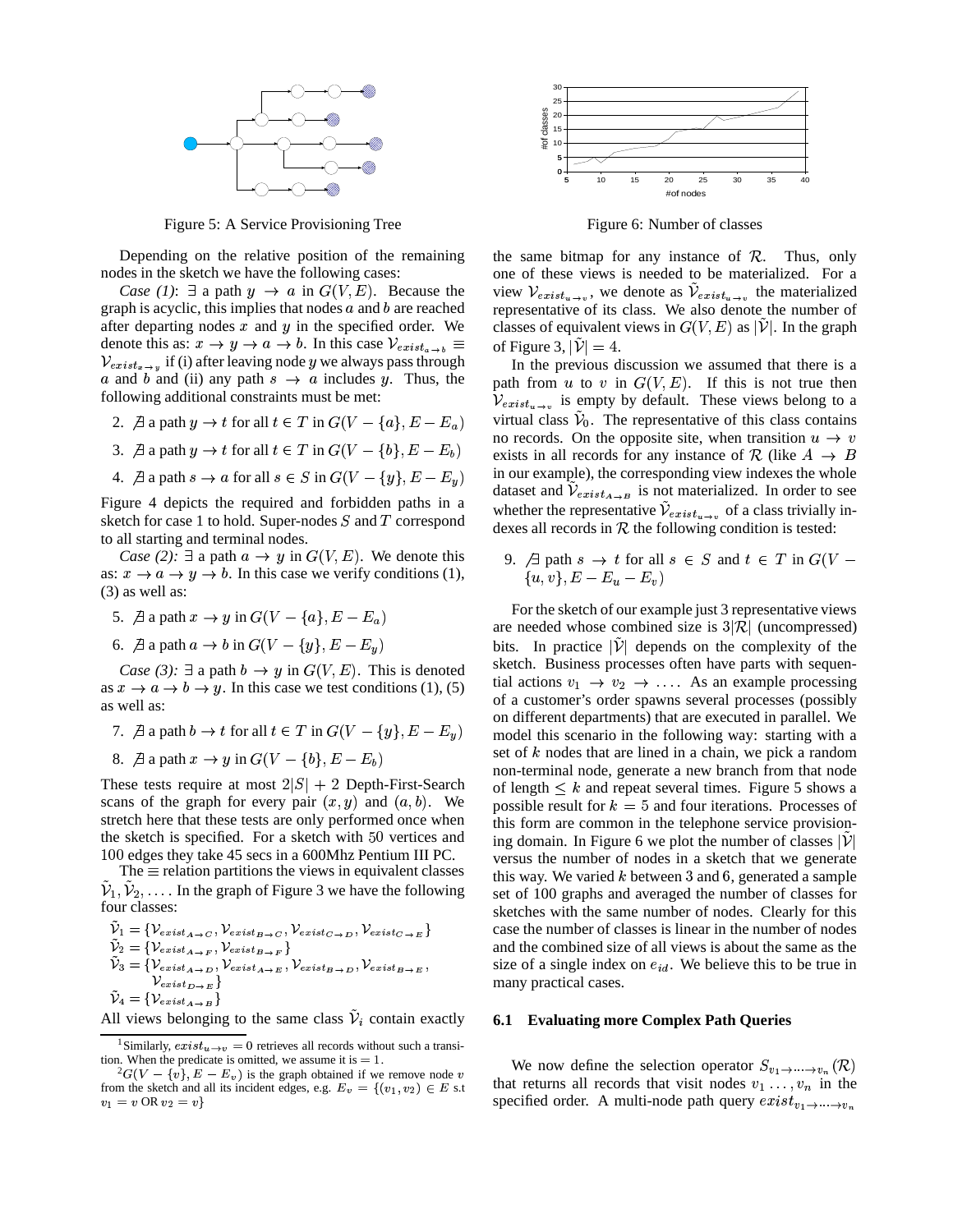evaluates to 1 for all records in  $S_{v_1 \to \cdots \to v_n}(\mathcal{R})$  and is computed as follows:

- $n = 1$ : We answer the query by ORing the bitmaps of all views  $\hat{V}_{exist_{s\rightarrow v_1}}$ ,  $s \in S$ . Alternatively we could use views  $\tilde{\mathcal{V}}_{exist_{v_1 \rightarrow t}}, t \in T$ . Overall, we need to OR atmost  $\min(|S|,|T|,|\tilde{\mathcal{V}}|)$  bitmaps.
- $n = 2$ : We simply answer the query using view  $\tilde{\mathcal{V}}_{exist_{v_1 \to v_2}}$ .
- $n > 2$ : We AND bitmaps of views  $\tilde{\mathcal{V}}_{exist_{v_i \rightarrow v_{i+1}}}, i =$  $1, \ldots, n-1$ . Up to  $min(n-1, |\mathcal{V}|)$  bitmaps are read. This is a crude upper bound as many of these views belong to the same class.

More complex path queries can be expressed as series of multi-node expressions. For example, if we want all records that pass through nodes  $A, B, D, E$  but not from C we compute:  $exist_{A\rightarrow B\rightarrow D\rightarrow E}$  AND NOT  $exist_{C\rightarrow C}$  =  $\mathcal{V}_{exist_{A\rightarrow B}}$  AND  $\mathcal{V}_{exist_{B\rightarrow D}}$  AND  $\mathcal{V}_{exist_{D\rightarrow E}}$  AND NOT  $\mathcal{V}_{exist_{A\rightarrow C}} = \mathcal{V}_{exist_{A\rightarrow E}}$  AND NOT  $\mathcal{V}_{exist_{A\rightarrow C}}$ .

A path query can be answered using bit-mapped indices on the nodes present in a dual representation of a record. There is a direct way to translate the optimized view expression to an optimized expression of bitmaps on the nodes. The details of this reduction are omitted due to space limitations.

#### 6.2 Processing Path Queries in a Digraph

A digraph  $G(V, E)$  is used as a sketch if each weakly connected component has a non-empty set  $S' \in V$  of nodes with no incoming edges and a non-empty set  $T' \in V$  of nodes with no out-going edges. The definition of a record is now changed to be an ordered multi-set of (edge, measure) values. Query  $\mathcal{F}_{u\to u}$  is defined to aggregate all measures between the first occurrence of node  $u$  and the last occurrence of node v in the record.<sup>3</sup>

Since the sketch may contain cycles, we need to add additional constraints in the evaluation of pairs  $(x, y)$  and  $(a, b)$  for computing the  $\equiv$  relation:

*Case (1):* Constraints (1)–(4) ensure that nodes a and b are visited after nodes  $x, y$  in a record. In an acyclic graph this is enough to guarantee a path  $x \to y \to a \to b$  in the record. In a digraph we may also see paths:  $x \to y \to b \to$  $a, y \rightarrow x \rightarrow a \rightarrow b$  and  $y \rightarrow x \rightarrow b \rightarrow a$  that should be excluded. For that we add the following two tests:

10.  $\overline{A}$  a path  $y \to b$  in  $G(V - \{a\}, E - E_a)$ 

11.  $\overline{A}$  a path  $s \to y$  for all  $s \in S$  in  $G(V - \{x\}, E - E_x)$ 

Case (2): The relative order of the nodes can not change if all four constraints are met.

*Case (3):* We need to secure the order of nodes x and y with the following test:

12.  $\bar{A}$  a path  $x \to b$  in  $G(V - \{a\}, E - E_a)$ 

When evaluating a multi-node path query as described in section 6.1 the resulting bitmap describes more records that are actually in  $S_{v_1 \to \cdots \to v_n}(\mathcal{R})$  as the evaluation process does not guarantee an order between paths  $v_i \rightarrow v_{i+1}$ . Thus, we use the optimized expression as a dirty filter and evaluate the retrieved records at a latter step to eliminate possible false positives. Compared to using bitmapped indices on the nodes, we can prove the following: $4$ 

Lemma 6.3 Evaluation of a multi-node path query  $exist_{v_1 \rightarrow \cdots \rightarrow v_n}$  in a digraph using bitmap indexes on the nodes  $v_i$  results in at least as many false positives as the optimized expression of pair-wise path views.

#### 7 **Processing Pair-wise Aggregate Queries**

We now address the problem of using materialized views for answering pair-wise aggregate queries of the form:

$$
l \leq \mathcal{F}_{a \to b} \leq h \tag{3}
$$

when  $\mathcal{F}=sum(),count(),max(),min(.)$ . A pair-wise aggregate view  $\mathcal{V}_{\mathcal{F}_{n\to y}}$  contains pairs of  $(r_{id}, \mathcal{F}(P_{x\to y}(r)))$ values. We can implement this view as a B-tree with the second value used as a key and the first value used to point to the appropriate records in  $R$ .

If another view  $\mathcal{V}_{\mathcal{F}_{x\to y}}$  with  $(x, y) \neq (a, b)$  and  $\mathcal{V}_{exists_{x\to y}} \equiv \mathcal{V}_{exists_{a\to b}}$  is materialized it can be used to locate all records with a transition from  $a$  to  $b$ . This however is inefficient if the numeric predicates on the aggregate are highly selective, e.g. when many records contain a path from a to b but few of them satisfy  $l \leq \mathcal{F}(P_{a\to b}(r)) \leq h$ .

In general we may be able to exploit the aggregates stored in view  $\mathcal{V}_{\mathcal{F}_{x\to y}}$  when evaluating query (3) if nodes a and b are *contained* in a path from  $x \rightarrow y$ . Containment is not a mandatory condition for view equivalence as defined in the previous section. It is described as  $x \to a \to b \to y$ in case (3). When all four conditions for this case are met then for distributive aggregate functions, the stored aggregate value along path  $x \rightarrow y$  can be expressed as:

$$
\mathcal{F}(P_{x\to y}(r)) = \mathcal{F}'(\mathcal{F}(P_{x\to a}(r)), \mathcal{F}(P_{a\to b}(r)), \mathcal{F}(P_{b\to y}(r)))
$$
\n(4)

where  $\mathcal{F}' = \mathcal{F}$  for  $\mathcal{F} = max(1, min(1, sum))$  and  $\mathcal{F}$ '=sum() for  $\mathcal{F}=count($ ). This well know property of a distributive function is frequently exploited to share computation of data cube aggregates [1].

For any two pairs of nodes  $(x, y)$  and  $(a, b)$  for which case (3) is true we denote that  $\mathcal{V}_{\mathcal{F}_{a\to b}} \preceq \mathcal{V}_{\mathcal{F}_{x\to y}}$ . The  $\preceq$ relation is reflexive, transitive and antisymmetric. Thus, it defines a partial order on the views. The antisymmetry comes from the containment requirement. For the sketch of Figure 3 the  $\prec$  relation is shown in Figure 7.

<sup>&</sup>lt;sup>3</sup> other definitions are possible depending on the context.

<sup>&</sup>lt;sup>4</sup>In many practical scenarios pair-wise views do not add false positives in evaluation of path-expressions over digraphs. In-fact, we can detect all pathological cases by analyzing the sketch in a similar manner.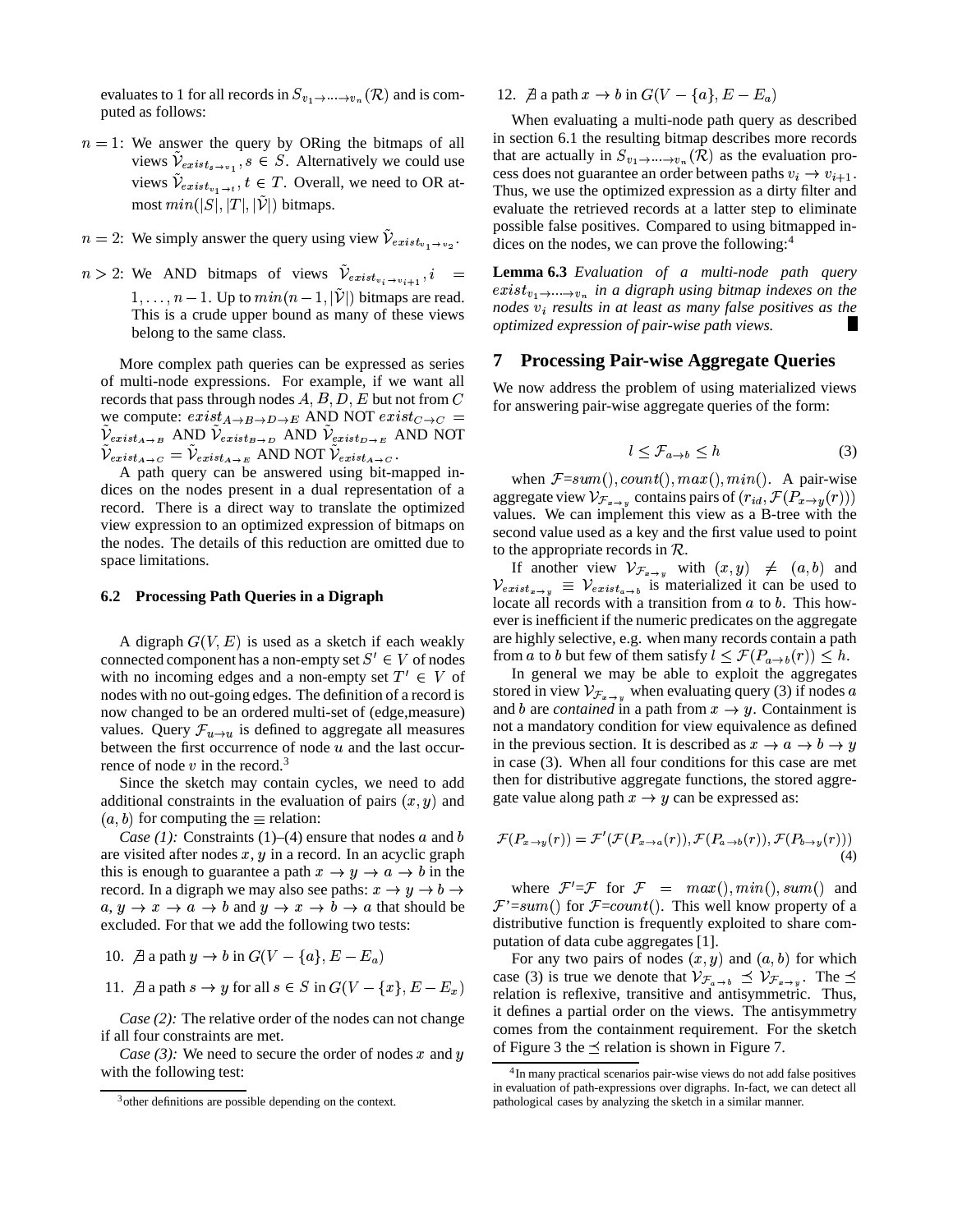

Figure 7: The  $\preceq$  partial order



Figure 8: The  $\prec$  partial order

For a view  $V_{\mathcal{F}_{n\to n}}$  the top-level ancestor, i.e. the higher view V in the hierarchy s.t.  $V_{\mathcal{F}_{u\to v}} \preceq V$  is denoted as  $\hat{\mathcal{V}}_{\mathcal{F}_{u\to v}}$ . For example  $\hat{\mathcal{V}}_{\mathcal{F}_{D\to E}} = \hat{\mathcal{V}}_{\mathcal{F}_{A\to E}}$ . The number of top-level views is denoted as  $|\hat{V}|$ , and is 5 in our example.

### **7.1 Weaker Condition**

We can relax the path equivalence requirement at the expense of getting more false positives. We define that  $\mathcal{V}_{\mathcal{F}_{a\to b}} \prec \mathcal{V}_{\mathcal{F}_{a\to u}}$  if (i) x is required to reach a and (ii) any path from  $b$  to a terminal node includes  $y$ . Thus, only tests (1) and (7) are required. The  $\prec$  relation is also a partial order and implies that  $S_{a\to b}(\mathcal{R}) \subseteq S_{x\to y}(\mathcal{R})$ . For the for t sketch of Figure 3 the  $\prec$  partial order is depicted in Figure 8. The top-level views of the order are denoted as  $V$ and their number as  $|\mathcal{V}|$ . In this example  $|\mathcal{V}|=3$ .

Based of the definition of relations  $\equiv$ ,  $\preceq$  and  $\prec$  the following observations are made:

- $\mathcal{V}_{\mathcal{F}_{a\to b}} \preceq \mathcal{V}_{\mathcal{F}_{x\to y}}$  implies that  $\mathcal{V}_{exist_{a\to b}} \equiv \mathcal{V}_{exist_{a\to y}}$ and therefore  $|\tilde{V}| \leq |\tilde{V}|$ .
- Views  $\hat{\mathcal{V}}_{\mathcal{F}_{a\rightarrow b}}$  answers exactly path queries in a DAG and with possible false positives in a digraph.
- $\mathcal{V}_{\mathcal{F}_{a\to b}} \preceq \mathcal{V}_{\mathcal{F}_{a\to y}}$  implies that  $\mathcal{V}_{\mathcal{F}_{a\to b}} \prec \mathcal{V}_{\mathcal{F}_{a\to y}}$  and therefore  $|\dot{\mathcal{V}}| \leq |\hat{\mathcal{V}}|$ .
- Views  $V_{\mathcal{F}_{a\to b}}$  is the smallest set of pair-wise views that answer any pair-wise path/aggregate query with no false negatives without looking at the data. However, these views may introduce false positives in path expressions both in a DAG and a digraph.



Figure 9: Sketch with Parallel Parts

#### **7.2 Pair-wise sum-Queries**

Pair-wise sum-queries are queries of the form:  $l \leq$  $sum_{a \to b} \leq h$ . We assume that at least the top-level views  $\hat{V}_{sum_{u \to v}}$  of the  $\preceq$  hierarchy of Figure 7 are materialized and we explore how queries on the remaining pairs can be translated and executed efficiently using these views.

If view  $V_{sum_{a\rightarrow b}}$  is not computed we are using materialized view  $V_{sum_{x\rightarrow y}} = \hat{V}_{sum_{x\rightarrow b}}$  as a dirty filter to find candidate records that we retrieve and evaluate from  $\mathcal R$  in a latter step. Along with the views we store in the database the dependency graph of Figure 7. This graph has a size of  $O(|V|^2)$ , which we consider insignificant. For each node in the graph we maintain the minimum and maximum value of the  $sum()$  function evaluated over the stored records that contain the specified transition. For instance node  $DE$  will store the following two numbers:  $min\_sum_{D\rightarrow E} = min(sum(P_{D\rightarrow E}(r)))$ and  $max\_sum_{D\rightarrow E} = max(sum(P_{D\rightarrow E}(r)))$  for all  $r \in$  $S_{D\to E}(\mathcal{R})$ . These statistics are easy to maintain in an append-only scenario, while we load new records in the data warehouse. In fact, many service provisioning datasets are obtained from recording tools and data is indeed append only. Using equation (4) query  $l \leq sum_{a \to b} \leq h$  is re-written as:<sup>5</sup>

$$
l' = l + min\_sum_{x \to a} + min\_sum_{b \to y} \le
$$
  

$$
sum_{x \to y} \le h + max\_sum_{x \to a} + max\_sum_{b \to y} = h'
$$
 (5)

Because of the  $\preceq$  relation using the view is equivalent for the path-requirement  $a \to b$  and is therefore at least as good as using any type of indices on the node/edge-ids of the records.

#### **7.2.1 Handling Parallel Paths**

In business workflows it is common to have multiple subtasks that are spawn from a node. Consider for example the sketch of Figure 9. State  $\vec{A}$  spawns two parallel processes that are being synchronized later at state  $D$ . An event that leaves state A collects measures  $x_i$  along all four edges  $(A, B), (B, D), (A, C)$  and  $(C, D)$ . In order for our framework to apply for this case we need to define the meaning of an aggregation for pair  $(A, D)$  (similar to *pathaggregation* in [15]). If timing information is of use then  $sum(P_{A\rightarrow D}(r))$  can be defined as  $max(x_1 + x_2, x_3 + x_4)$ . If on the other hand some cost-related weights are stored in the edges we may define  $sum(P_{A\rightarrow D}(r))$  to be  $x_1$  +  $x_2 + x_3 + x_4$ . As long as we provide a succinct way to describe theses aggregations, the same framework is directly applicable for this data.

<sup>&</sup>lt;sup>5</sup> we assume that  $min\_sum_{u \to v} = max\_sum_{u \to v} = 0$  if  $u = v$ .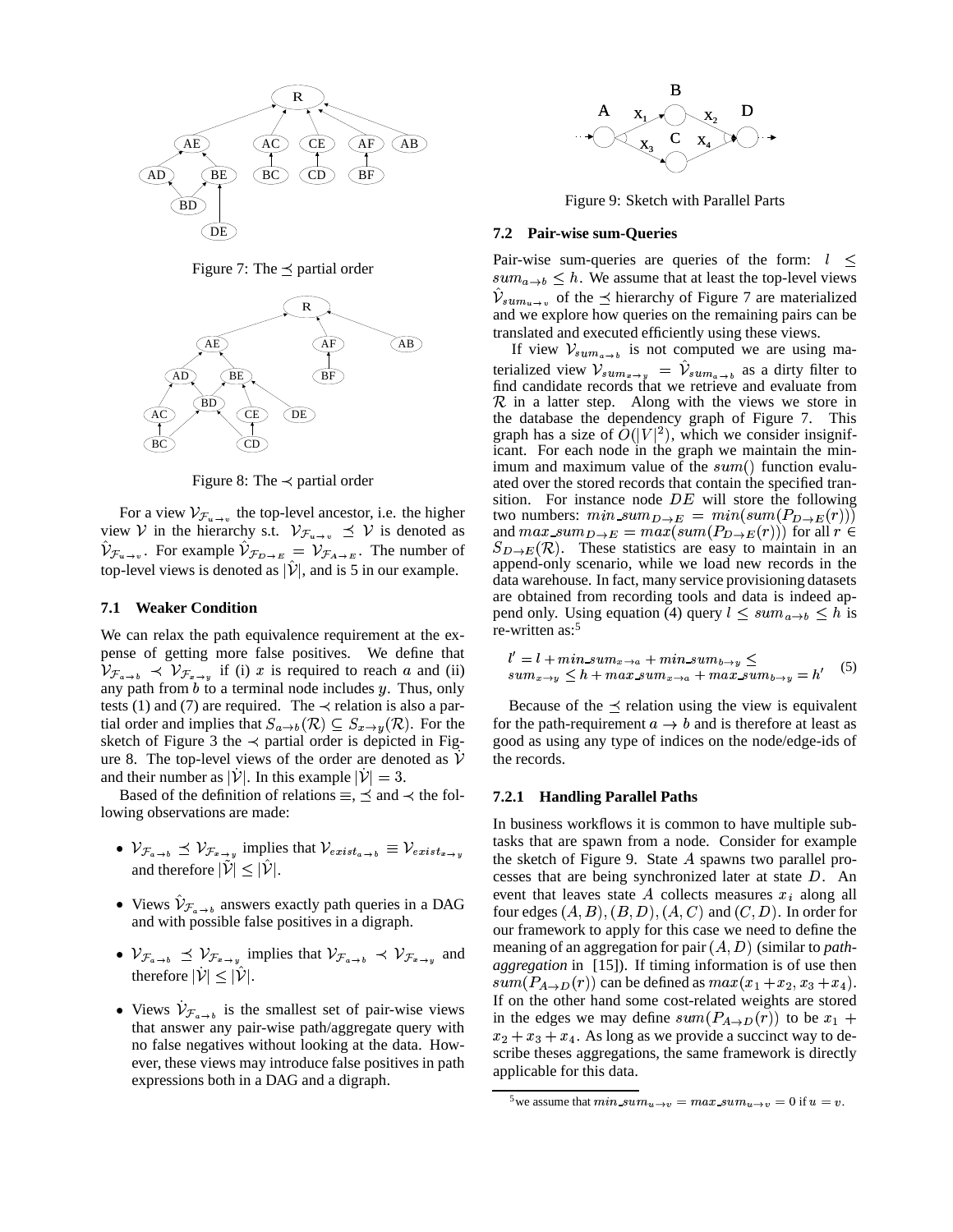### **7.2.2 Using Phantom Aggregates to Optimize Performance on non-Materialized Views**

Each top-level view V of Figure 7 defines a poset  $D<sub>V</sub>$  with all views  $V' \leq V$ . Let  $\mathcal{L}_V$  be the set of lower bounds in  $D_V$ . For example  $\mathcal{L}_{\mathcal{V}_{sum}} = \{V_{sum_{B \rightarrow D}} , V_{sum_{C \rightarrow E}}\}$ . One can prove that for each top-level view V in the  $\preceq$  order,  $\mathcal{L}_\mathcal{V}$ contains views on non-overlapping paths in  $G(V, E)$ . Our key-idea is to use the values of these views to cluster the records of  $V$  in a way that will allow fewer false positives due to the rewriting. We propose two methods for storing the view based on partitioning its records on the values of the aggregates in  $\mathcal{L}_V$ . We call these values *phantom aggregates* as they don't appear in  $V$ . Both methods maintain a hybrid data-structure, in which the upper part describes a partitioning scheme based on the phantom aggregates and the lower part implements a collection of B-trees on the values of  $V$ , using one tree per partition. The upper partitioning scheme is fixed (e.g. we make no attempt to modify it during updates). This is not a problem as phantom aggregates have a suggestive value during query rewriting. In practice we can periodically modify the partitions when the dataset or the query workload change.

**kd-tree method.** For some small B, we generate B par- $\frac{1}{100}$ titions for the values of  $V = V_{sum_{u \to v}}$  in the following manner: we treat each value of V as an  $|\mathcal{L}_{\mathcal{V}}|$ -dimensional point with coordinates defined by the phantom  $sum()$  aggregates of views in  $\mathcal{L}_v$ . We then build the first  $log_{|\mathcal{L}_v|}(B)$  . For each  $\mathcal{L}_v$ levels of a kd-tree tree for these values. Each node at level  $log_{|\mathcal{L}_V|}(B)$  contains a pointer to a partition of the original values in  $V$  with all records whose phantom aggregates fall in the sub-space specified by the path from the root to that node in the kd-tree. Each partition is organized as a B-tree having  $sum(P_{u\to v}(r))$  as the key and the corresponding  $r_{id}$ s as values. At the root of each tree we store the  $min\_sum()$  and  $max\_sum()$  values for the partition, for each phantom aggregate.

Querying this structure for any view  $V' \preceq V$  is done 8 using the top-level kd-tree nodes for pruning the search. Queries on values of  $V$  ignore these levels and access all the underlying B-trees. In the presence of multiple disks, all these trees can be efficiently searched in parallel. The space requirement for the first  $log_{|\mathcal{L}_V|}(B)$  levels of the kdtree is  $2 * (B - 1)$ , which fits in a single data page for small  $B$ s. Figure 10 shows the hybrid structure for view  $\mathcal{V}_{sum_{A\rightarrow E}}$  .

**Grid-based method.** We create a hybrid data-structure, which partitions the records of the view by super-imposing a  $|\mathcal{L}_V|$ -dimensional grid on its values. The simplest way to do this is to partition the aggregates of each view  $V' \in \mathcal{L}_V$ by computing appropriate quantiles [7, 11]. Multidimensional index loading techniques like [4] are also applicable. Notice that the goal is not to equi-split the tuples of the view, but to impose a partitioning scheme that will benefit the expected workload on the phantom aggregates. After the grid is decided, a single B-tree on the records of  $V$  is built for each cell.



Figure 10: Implementation of view  $V_{sum_{A\rightarrow E}}$ 

#### **7.3 Pair-wise count-Queries**

For evaluating query  $l \leq count_{a \to b} \leq h$  we first list all possible paths  $p_1, \ldots, p_k$  from a to b in  $G(V, E)$  with the appropriate number of transitions. As described in section 6.1 we can find all records that contain path  $p_i$  by accessing up to  $|V|$  appropriate bitmaps. This results in a bitmap  $B_i$  for each path. The answer to the query is then computed by ORing all bitmaps  $B_i$ . This method requires no access to the dataset  $R$  and generates no false positives/dismissals. The method is applicable when views  $\hat{\mathcal{V}}_{\mathcal{F}_{a\rightarrow b}}$  (for any function  $\mathcal{F}$ ) are available. The answer is similarly computed by merging appropriate lists of records ids. If views  $V_{\mathcal{F}_{a\to b}}$  are used then the answer may include false positives.

#### **7.4 Pair-wise min/max-Queries**

Pair-wise max/min queries are treated similarly to the pair-wise sum queries. The rewriting in this case will be:  $l' = \mathcal{F}(l, min \mathcal{F}_{x \to a}, min \mathcal{F}_{b \to y}) \leq \mathcal{F}_{x \to y} \leq$  $\mathcal{F}(h, max \mathcal{F}_{x \to a}, max \mathcal{F}_{b \to y})=h'$  for  $\mathcal{F}=min() / max()$ .

#### **8 Experiments**

#### **8.1 Evaluate Rewriting Using the**  $\preceq$  **Partial Order**

In this set of experiments we focus on a specific portion of a sketch that contains  $n+1$  nodes:  $v_1, \ldots, v_{n+1}$  forming a chain. Business workflows frequently contain parts with such local sequential actions. We denote as  $x_i$  the measure value collected on edge  $(v_i, v_{i+1})$ . Each measure describes arrival times that are following an independent exponential distribution. We assume that  $V_{sum_{u \to v_{u+1}}$  is the only view materialized. Due to space limitations we defer experiments with other aggregate functions to the full version of this paper.

The first two experiments evaluate how efficient the view can be for answering pair-wise sum queries of the following two practical classes:

**queries for outliers:** these are queries of the form:

$$
sum_{v_i \to v_{j+1}} \ge E[x_i + \cdots + x_j] + kDEV[x_i + \cdots + x_j]
$$
\n(6)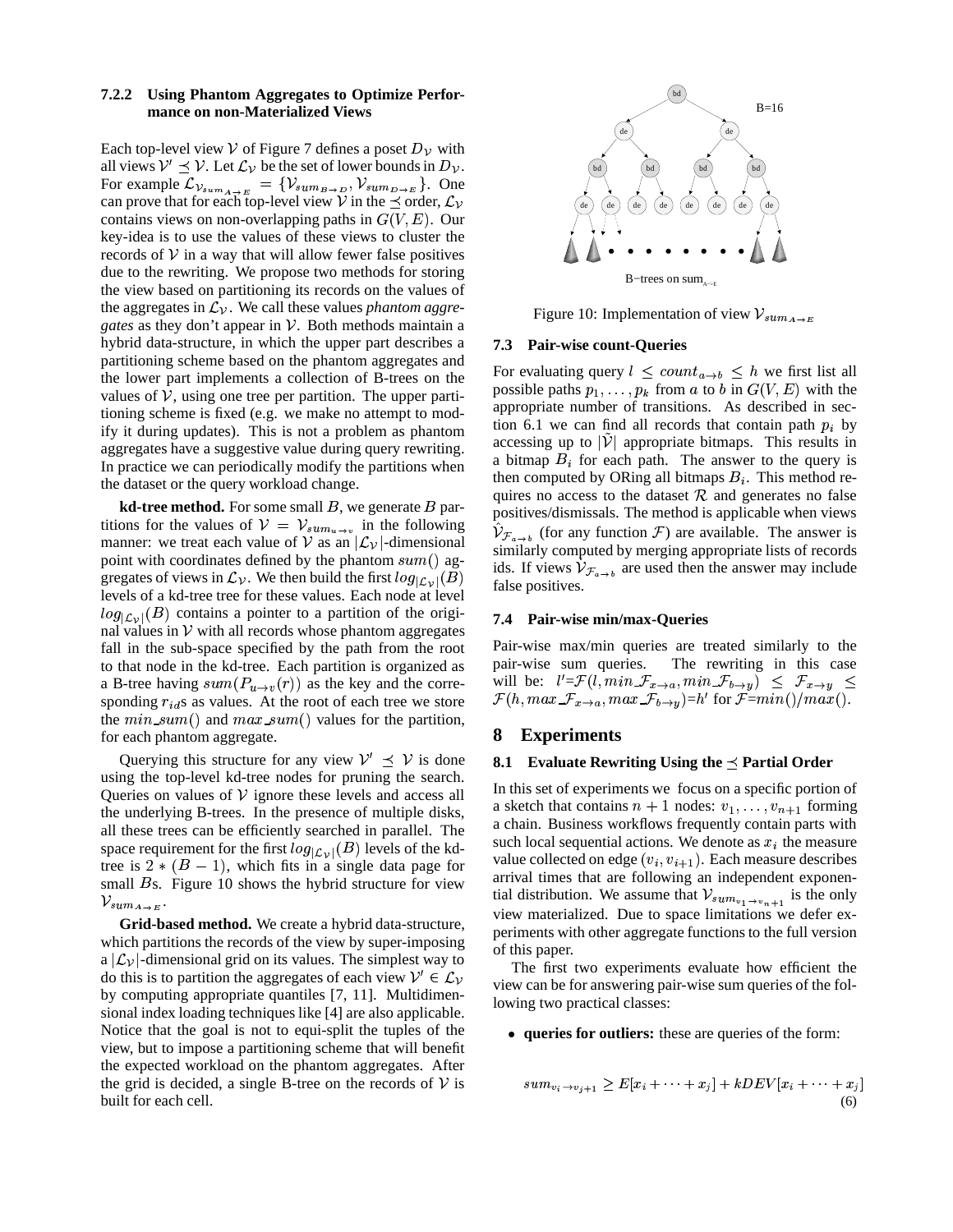

Figure 11: Querying for outliers

 $k$  is a user defined parameter that describes how selective the query is. Conceptually, this type of queries access "sparse" areas of the  $n$ -dimensional space formed by the measures, looking for outliers.

• queries on hot-spots: these are queries of the form:

$$
E[x_i + \dots x_j] - kDEV[x_i + \dots x_j] \le
$$
  
\n
$$
sum_{v_i \to v_{j+1}} \le
$$
  
\n
$$
E[x_i + \dots x_j] + kDEV[x_i + \dots x_j]
$$
 (7)

These queries ask for aggregates close to the expected value of the combined distribution and evaluate the rewriting when querying a "dense" area of the data.

For the first experiment we varied  $n$  and tested querying view  $V_{sum_{v_1 \to v_{n+1}}}$  for computing outliers on the first two transitions:  $sum_{v_1 \to v_3} = x_1 + x_2 \ge E[x_1 + x_2] +$  $kDEV[x_1 + x_2]$ . We used a synthetic dataset of 1,000,000 records with a transition  $v_1 \rightarrow \cdots \rightarrow v_{n+1}$ . In Figure 11 we report the number of records returned from the view varying parameters  $k$  and  $n$ . The flat line represents the number of records returned if instead of the view we do index look-ups in  $R$  for the two edges. This number is constant as all 1,000,000 records qualify. Two observations are made from this graph: (i) performance of the view degrades with the length of the path due to "noise" from measures  $x_3, \ldots, x_n$  and (ii) performance gets better when we are looking for extreme outliers (e.g. as  $k$  increases).

In Figure 12 we experiment with queries on hotspots using as an example query  $E[x_1] - kDEV[x_1] \le$  $sum_{v_1 \to v_2} \leq E[x_1] + kDEV[x_1]$ , varying k from 0.01 to  $0.30$  and  $n$  from 1 (exact view) to 6. For these queries, view  $V_{sum_{v_1 \to v_{n+1}}}$  is not as effective as when querying for outliers. For  $n > 2$ , the view is about as bad as using the index. In a second run, we used the grid-based index of section 7.2.2 with 2 and 3 partitions per phantom aggregate  $x_2, \ldots, x_n$ . For the first case we partitioned on the expected median of each  $x_i$ , that is 0.693 for this distribution, and for the latter the break-points where set to 0.7 and 1.3 to better reflect the query pattern. The size of



Figure 12: Querying on hot-spots

view  $V_{sum_{v_1 \to v_{n+1}}}$  was 11.61MB when stored as a single B-tree, 11.73MB when stored using a 2x2x2x2x2x2 grid and 14.31MB for the  $3x3x3x3x3x3$  grid<sup>6</sup>. This is comparable to the size of a B-tree on  $e_{id}$  (11.6MB).

#### 8.2 Evaluating Rewriting Using the  $\prec$  Partial Order

We now modify the initial sketch by adding a crossover edge  $(v_1, v_{n+1})$ . As a result now  $\mathcal{V}_{sum_{v_i \to v_{i+1}}}$  $V_{sum_{v_1 \to v_{n+1}}}$ . We generated 1,000,000 new records varying the probability P of a record using the edge  $(v_1, v_{n+1})$ . The measure along the new edge was following the same exponential distribution. We executed query  $sum_{v_1 \to v_3} \ge$  $E[x_1+x_2]+6*DEV[x_1+x_2]$  (for n=6) using the view or an index on  $e_{id}s$  as shown in Figure 13. For  $P=0$  no record uses the cross-over path and the index returns all records. With  $P$  increasing the index scan becomes more selective but the same is happening for the view.

#### 8.3 Experiment with Real Data

For the next experiment we used real traces from a business workflow with 6 states, forming a chain. The dataset had 42754 records. Measures  $x_i$  record timing information. In Figure 14 we normalize the number of records retrieved from view  $V_{sum_{v_1 \to v_6}}$ , those retrieved from an index on  $e_{id}$ as well as the exact answer size, over the dataset size for all possible queries of formula (6) with  $i \in [1,5], j \in [i,5]$ and  $k = 4$ . The x-axis in the Figure represents pairs  $i, j$ . For the view we used a grid with 2 partitions per measure. We experimented with two setups for the grid: the first indicated as *part-1* used as break-points the average value of each measure, while for *part-2* we used value  $E[x_i]+k*DEV[x_i]$ . part-2 did better in most cases, as expected, but not always as the optimal break-point per measure is not necessarily optimal for multi-measure queries (e.g. when  $j > i$ ). Overall, the view in all but 2 cases managed to filter-out more than 90% of the dataset. Its size was 652KB while the size of the B-tree index on  $e_{id}$ s 521KB.

 $6$  we also tested a grid of the form  $3x3x1x1x1x1$  that was slightly worse on queries on  $x_1$  but used only 11.62MB of disk space